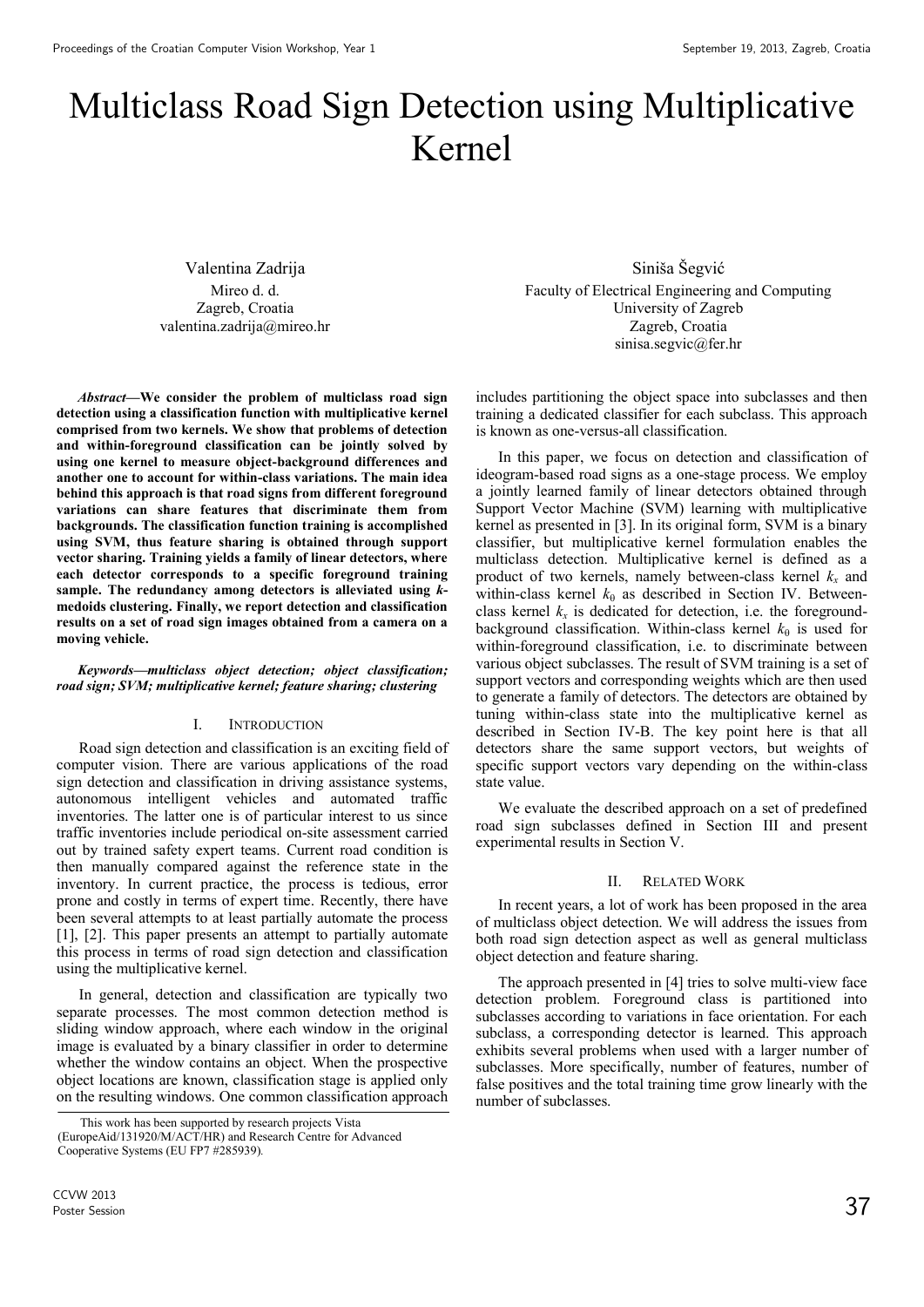

Fig. 1. Distribution of samples with respect to road sign subclasses  $S = \{1, 2, \ldots\}$ 3, 4, 5} for training dataset. Below each subclass label *v*, representative subclass members are shown. Road signs shown for subclass  $v=1$  are informal, i.e. subclass contains 9 different road signs.

Further, authors in [5] focus on feature sharing using JointBoost procedure. In contrast to [4], where number of features grows linearly with the number of subclasses, the authors have experimentally shown that the number of features grows logarithmically with respect to the number of subclasses. Additionally, the authors showed that a jointly trained detector requires a significantly smaller number of features in order to achieve the same performance as a independent detector.

The approach presented in [6] deals with problem of multiview detection using the so called Vector Boosted Tree procedure. At the detection time, the input is examined by a sequence of nodes starting from the root node. If the input is classified by the detector of current node as a member of the object class, it is passed to the node children. Otherwise, it is rejected as a background. The drawback of this approach is that it requires the user to predefine the tree structure and choose the position to split.

Similar to [6], the approach presented in [7] also employs a classifier structured in a form of a tree. However, in contrast to [6], the tree classifier is constructed automatically - the node splits are achieved through unsupervised clustering. The algorithm is iterative, i.e. at the beginning it starts with an empty tree and training samples which are assigned weights. By adding a node to the tree, the sample weights are modified accordingly. Additionally, if a split is achieved, parent classifiers of all nodes along the way to the root node are modified.

The concept of feature sharing is also explored through shape-based hierarchical compositional models [8], [9], [10]. These models are used for object categorization [8], [10], but also for multi-view detection, [9]. Different object categories can share parts or appearance. Parts on lower hierarchy levels are combined into larger parts on higher levels. In general, parts on lower levels are shared amongst various object categories, while those in higher levels are more category specific. This is similar to approach employed in this paper, however, in this paper, the feature sharing is obtained through a single-level support vector sharing.

The approach presented in [1] describes a road sign detection and recognition system based on sharing features. The detection subsystem is a two stage process comprised of color-based segmentation and SVM shape detection. The recognition subsystem comprises GentleBoost algorithm and Rotation-Scale-Translation Invariant template matching.

## III. PROBLEM DEFINITION

In this paper, we focus on detection and classification of ideogram-based road signs. The class of all road signs exhibits various foreground variations with respect to the sign shape but also on presence or absence of thick red rim and ideogram type. We aim to jointly train detectors to discriminate road signs from backgrounds as well as to produce foreground variation estimates, i.e. subclass labels. We will use terms "foreground variation" and "subclass" interchangeably in the rest of the paper denoting the same concept. Fig. 1 depicts within-class road sign subclasses which we aim to estimate.

The class of all road signs is comprised out of five variations denoted with label *v* from  $S = \{1, 2, 3, 4, 5\}.$ Subclass *v=*1 includes triangular warning signs with thick red. A small subset of the subclass members is shown in Fig. 1, i.e. the subclass contains nine different road signs. These signs belong to the category A according to the Vienna Convention [11]. Subclass  $v=2$  contains circular "End of no overtaking zone" sign which belongs to the category C of informative signs. On the other hand, members of subclass  $v=3$  "Priority" road" and "End of Priority Road" are rhomb-shaped. Subclass *v=*4 includes square-shaped signs which are a subset of informative category C road signs. Finally, the subclass *v=*5 conatins circular "Speed Limit" signs characterized with the thick red rim which belongs to the category B of prohibitory signs. We discuss the described road-sign variations in our dataset and the motivation for our approach as follows.

First, we discuss motivation for partitioning road signs into subclasses according to the distribution shown in Fig. 1. The dataset is extracted from the video recorded with camera mounted on top of a moving vehicle. Video sequences are recorded at daytime, at different weather conditions [2]. Further, as Fig. 1 shows, the distribution of signs in the dataset is unbalanced, i.e. certain variations like triangular signs are characterized with large number of instances, while some others have a small number of occurrences. In particular, the "End of Priority Road" sign shown as a part of the subclass *v=*3 in Fig. 1 has only nine instances in training dataset. In the approach where we build a single detector for a particular subclass, it is clear that detector trained with only nine samples would have very poor detection rate. However, the "End of Priority Road" sign shares the same shape as the "Priority Road" sign. If we were to group them into a single subclass, we could exploit foreground-variation feature sharing. Other heterogeneous subclasses are designed with the same motivation. Note that the subclass  $v=5$  is also a heterogeneous subclass, i.e. it contains various speed limit signs which share the thick red rim and the zero digit, since the speed limits are usually multiples of ten.

Second, according to the subclasses defined in Fig. 1, observe that signs belonging to different subclasses also share similarities. For example, the "End of no overtaking zone" (subclass *v=*2) sign and "End of Priority Road" (subclass *v=*3) both share the same distinctive crossover mark. This similarity could improve discrimination capability of both signs with respect to the background class. This suggests that if we solve detection and classification problem for all subclasses together, we could benefit from within-class feature sharing.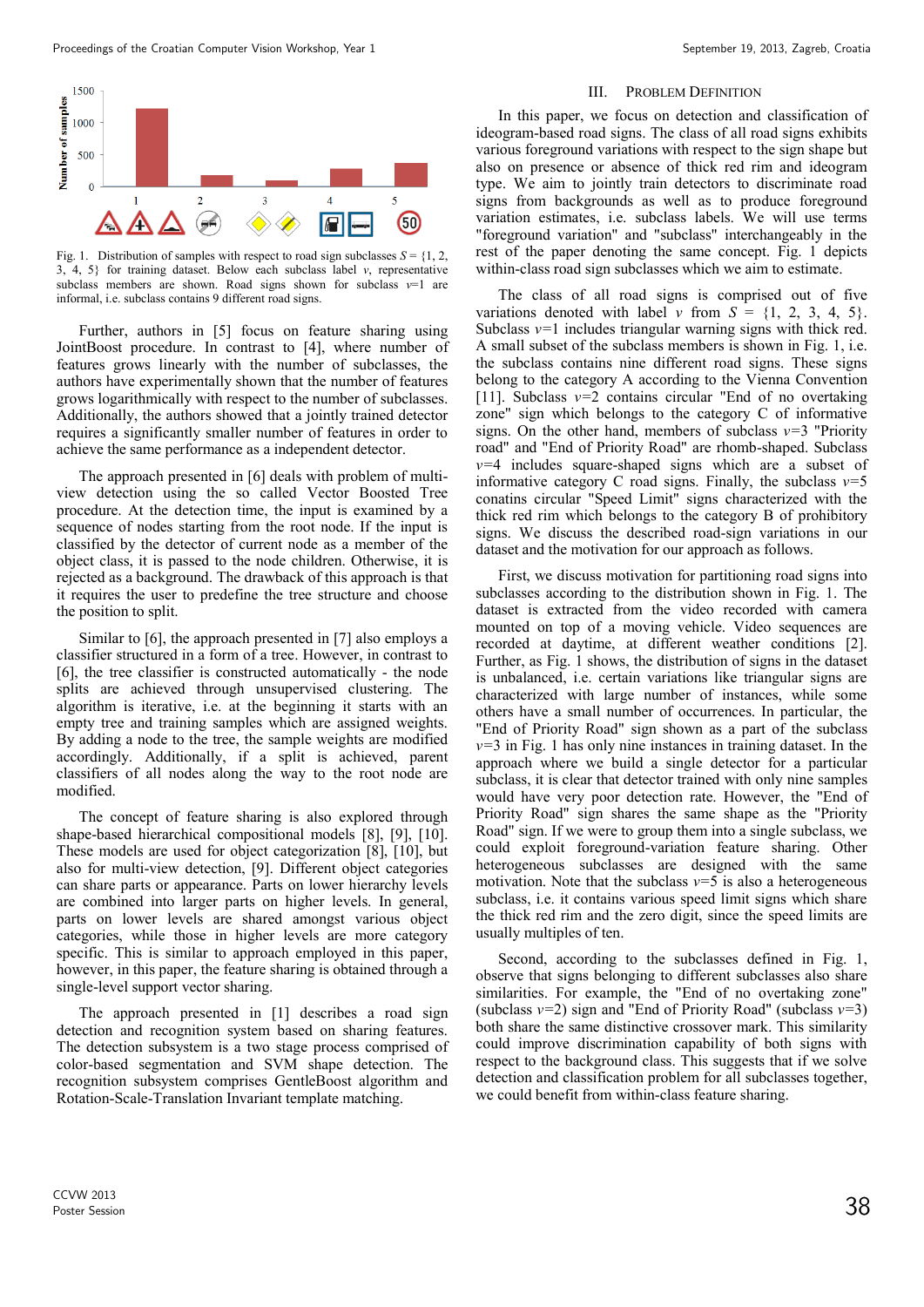Therefore, due to the described characteristics of the dataset distribution, as well as the nature of sign similarities, we decided to employ a method presented in [3] where a classification function is learned jointly for all within-class variations. The aim of this approach is to form the classification function which could exploit the fact that different variations share features against backgrounds, but at the same time provide within-class discrimination.

## IV. DETECTION AND CLASSIFICATION APPROACH

The overall road sign detection and classification process is shown in Fig. 2. The detailed description is as follows.

For a given feature vector  $x \in \mathbb{R}^n$  computed for an image patch, the goal is to decide whether it represents an instance of a road sign class and, if so, to produce the corresponding subclass estimate *v* from  $S = \{1, 2, 3, 4, 5\}$ . Let  $x_i$  denote feature vector of the *i*-th road sign training sample belonging to the subclass with label  $v_i$ . The feature vectors are given as HOG features [15]. According to the above defined parameters, the classification function  $C(x,i)$  is defined as follows:

$$
C(x, i) \begin{cases} > 0, x \text{ is foreground from the same subclass as } x_i \\ \leq 0, \text{ otherwise} \end{cases}
$$
 (1)   
1)

This corresponds to the non-parametric approach presented in [3]. The parametric approach [3] is simpler, however, it requires each subclass  $v$  to be described with a specific parameter. The role of parameter is to describe members of the subclass in a unique way. In multiview domain, the parameter typically corresponds to the view angle or object pose. However, in the road sign domain the subclasses are heterogeneous and cannot be described with a single parameter. For this reason, the classification function employs the foreground sample feature vector  $x_i$  in order to describe a specific subclass. Since the road sign subclasses are designed with the goal that signs within the subclass are similar, it is to be expected that they will also exhibit similar feature vector values *xi.*

In order to satisfy requirements of within-class feature sharing against the background class, as well as within-class discrimination, the classification function  $C(x,i)$  is represented as a product of two kernels:

$$
C(x,i) = \sum_{s \in SV} \alpha_s \cdot k_\theta(x_s, x_i) \cdot k_x(x_s, x)
$$
 (2)

Parameter  $\alpha_s$  denotes the Lagrange multiplier of the *s*-th support vector [12],  $x_s$  the particular support vector,  $x_i$  the *i*-th foreground training sample, while  $k_{\theta}(x_s, x_i)$  denotes the withinclass kernel and  $k_x(x_s, x_i)$  the between-class kernel. In addition, the product of first two terms in equation (2) can be summarized into a single term  $\alpha_s$ <sup>'</sup>(*i*), which denotes the weight of the *s*-th support vector *x<sup>s</sup>* for foreground sample *x<sup>i</sup>* :

$$
\alpha_s'(i) = \alpha_s \cdot k_\theta(x_s, x_i) \tag{3}
$$

As a result, the support vectors for which the within-class kernel  $k_{\theta}$  yields higher values will have a larger influence on



Fig. 2. Training and detector construction outline

the classification function. In this way, we achieve the withinclass feature sharing as well as the within-class discrimination.

#### *A. Classification Function Training*

The classification function (2) training is achieved using SVM. The training samples take form of tuples (*x*, *i*). Each foreground training sample *x* is assigned its corresponding sample index *i*. Background training samples *x* are obtained from image patches without road signs. Each background training sample *x* can be associated with any index of a foreground training sample in order to form a valid tuple. More specifically, background samples *x* is a negative with respect to all foreground samples. The number of such combinations is huge and corresponds to

$$
\#(NB) \cdot \#(NF) \tag{4}
$$

(2) classification function (2). False positives are added to the The parameter #(*NB*) corresponds to the total number of backgrounds and #(*NF*) to the total number of foreground training samples. Due to combinatorial complexity, including all negative samples in SVM training would not be practical. Therefore, the bootstrap training is employed as a hard negative mining technique. In bootstrap training, only #(*NB*) negatives are initially included in training. These samples are assigned foreground sample indices in a random fashion. After each training round, all negative samples are evaluated by the negative set and the SVM training is repeated. This is an iterative process which converges when there are no more false positives to add.

## *B. Individual Detector Construction*

 $C(x,i)$  is learned as a function of a foreground variation parameter *i*, rather than learning separate detectors for each *i*. Individual detectors  $w(x, i)$  are obtained from the classification function by plugging in specific foreground sample values  $x_i$ into  $(2)$  and  $(3)$ 

$$
w(x,i) = \sum_{s \in SV} \alpha_s \dot{v}(i) \cdot k_x(x_s, x) \tag{5}
$$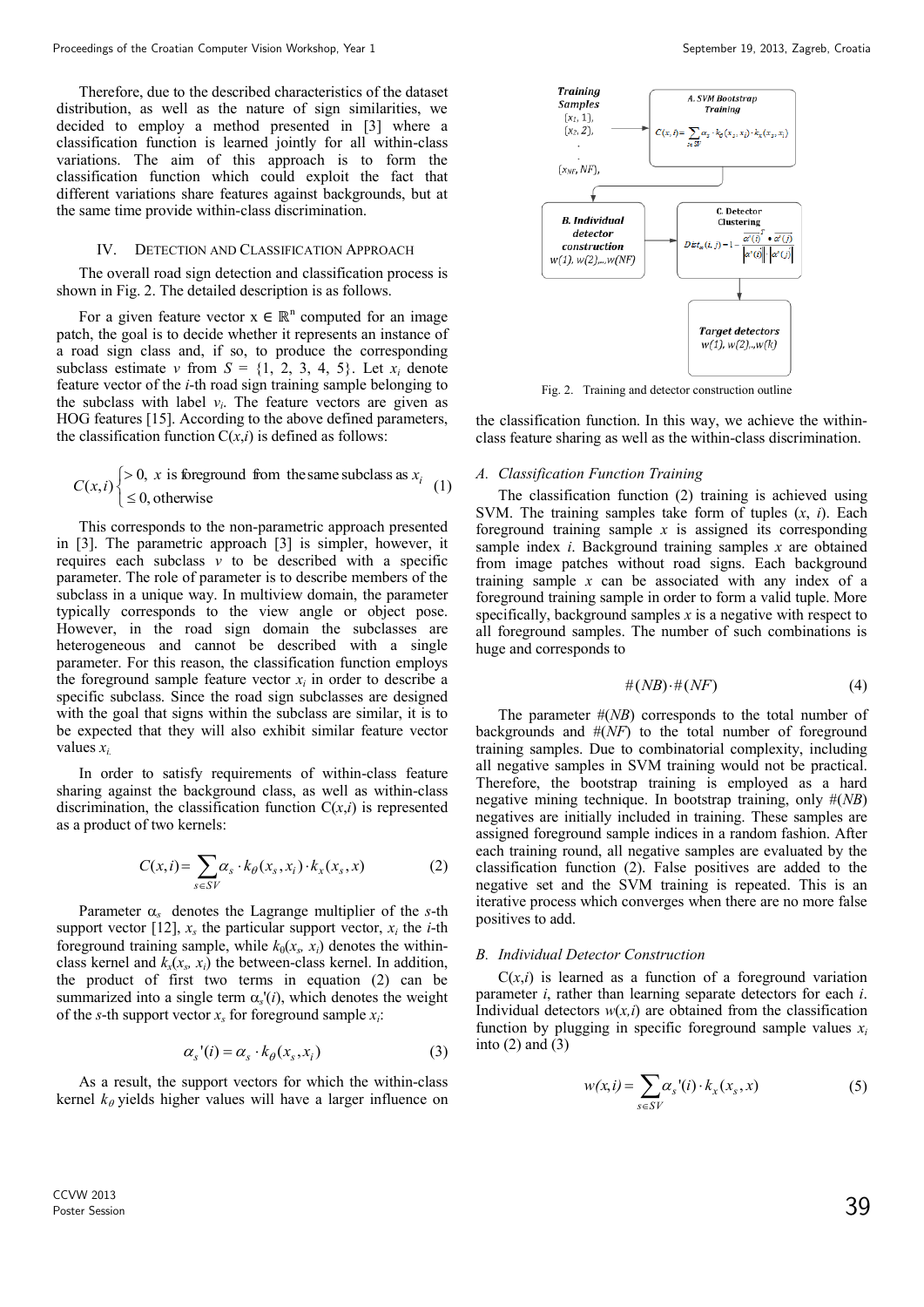Note that with fixed foreground variation *i* and known set of support vectors  $x_s$ , we can precompute the within-class kernel values  $k_{\theta}(x_s, x_i)$  and consequently support vector weights  $\alpha_s$ <sup>'</sup>(*i*). Therefore, the within-class kernel  $k_\theta$  is not evaluated at detection time. Rather, at detection time, we only evaluate the between-class kernel *k<sup>x</sup>* . This fact affects our choice for withinclass and between-class kernels.

First, we discuss within-class kernel  $k_{\theta}$ . Road sign subclasses are difficult to separate and is therefore important for  $k_{\theta}$  to be able to separate nonlinear problems. Therefore, Gaussian RBF kernel was chosen for that purpose

$$
k_{\theta}(x, x_i) = \exp(-\eta \cdot D(x, x_i))
$$
\n(6)

where  $D(x,x_i)$  denotes Euclidian distance and  $\eta$ corresponding parameter. Due to the fact that RBF is evaluated only during training and detector construction, this choice doesn't impose performance penalty during detection.

Secondly, since the between-class kernel  $k_x$  is evaluated during detection, it is important for  $k_x$  to be fast. Therefore, we chose linear kernel for that purpose. By substituting the linear kernel formulation  $k_x(x, x_i) = x_i^T x$  into (5) we obtain the final form of our detectors:

$$
w(x, i) = \sum_{s \in SV} \alpha_s^{\dagger}(\theta) \cdot (x_s^T \cdot x) = w(i) \cdot x \tag{7}
$$

In this way, the detection is achieved by applying a simple dot product between the image patch and the detector weights denoted as *w*(*i*). Note that all detectors share the same set of support vectors. In this way, feature sharing among various detectors is achieved.

#### *C. Detection Approach*

In the detection process, we employ the well known sliding window technique. Each window is evaluated by a family of linear detectors  $w(x,i)$  constructed according to (7). From all detector responses, the one with maximum value is chosen as a result. If this value is positive, the window is classified as a road sign belonging to the subclass of *x<sup>i</sup>* . Otherwise, the window is discarded as a background. Note that this is similar to the *k*-nearest neighbors (*k*-NN) method, with parameter *k*=1, i.e. the object is simply assigned to the class of the nearest neighbor selected among all detectors [13].

However, in the *1*-NN approach, the number of evaluated detectors is significant, i.e. corresponds to the number of foreground samples #(*NF*). Evaluating all #(*NF*) detectors at the detection stage would make the detection extremely slow. In addition, since foreground samples belonging to the same subclass are similar, there may be redundancy among detectors. In order to identify a representative set from a family of total #(*NF*) detectors, we use the *k-*medoids clustering technique. The *k*-medoids technique is chosen due to its simplicity and also because it is less prone to outlier influence than, for instance, *k*-means method. Clustering yields a set of  $k \leq \#(NF)$ medoids which are then used in the detection phase. In clustering, each detector  $w(x, i)$  is represented with a vector of its support vector weights:

$$
\overline{\alpha'(i)} = \alpha_1(i), \alpha_2(i), \dots, \alpha_{SV}'(i) \tag{8}
$$

where  $\alpha_s'(i)$ ,  $s \in \{1,..., SV\}$  denotes the particular support weight defined with (3), while *SV* denotes total number of support vectors. As a distance measure, we used  $Dist_{\alpha}(i, j)$ defined as follows:

$$
Dist_{\alpha}(i, j) = 1 - \frac{\overline{\alpha'(i)}^T \bullet \overline{\alpha'(j)}}{\left\| \overline{\alpha'(i)} \right\| \cdot \left\| \overline{\alpha'(j)} \right\|} \tag{9}
$$

 iterative process, where we decrease number of medoids The appropriate number of medoids *k* is chosen in an gradually and measure the clustering quality. Initially, the target number of medoids, i.e. cluster centers *k* is set to 50% of the initial number of detectors, i.e. foreground samples. This number was chosen by a rule of thumb. Then, we apply clustering according to the chosen number of medoids *k*. In order to measure clustering quality, we compute corresponding silhouette value [14]. The silhouette value provides an estimate of how the well obtained medoids represent the data in their corresponding clusters. In each iteration, the target number of clusters is decreased by a certain factor and the above process is repeated. Final clustering outline is chosen as the one which yields the best silhouette value.

#### V. EXPERIMENTAL RESULTS

In this section, we describe the evaluation of the above described method according to the foreground variation distribution presented in Section III. In our experiments, we used three disjoint datasets, described below [2].

As we already stressed, the distribution shown in Fig. 1 is unbalanced, i.e. subclass  $v=1$  contains at least three times more samples that other classes. In such unbalanced datasets, there is a possibility for specific road sign variation with smaller number of samples to be treated as a noise, e.g. subclass  $v=3$ . In order to test this hypothesis, we experimented with the number of samples per class. Namely, we observed detection performance for  $N_{POS}$ =200, 300 and 400 samples per subclass. For the subclasses with the number of samples lower than  $N_{POS}$ , we simply use all the samples for the subclass, e.g. subclasses  $v=2$ ,  $v=3$  and N<sub>POS</sub>=400. The training samples are extracted randomly from training dataset pool comprising 2153 road signs. Negative dataset contains 4000 image patches extracted randomly from images of background outdoor scenes. In order to monitor clustering performance, we use the test dataset comprised out of 3000 cropped images. Details of the test dataset are given in Section V-B.

#### *A. Training Approach*

The training of detectors is achieved as described in Section IV. As features, we used HOG vectors [15] computed from training images cropped and scaled to 24 x 24 pixels. Cell size is set to 4 pixels, where each cell is normalized within a block of four cells. In order to increase performance, we use block overlapping with block stride set to size of single cell. The training is achieved using SVMlight [16] with multiplicative kernel. In contrast to [3], where parameter n of the RBF kernel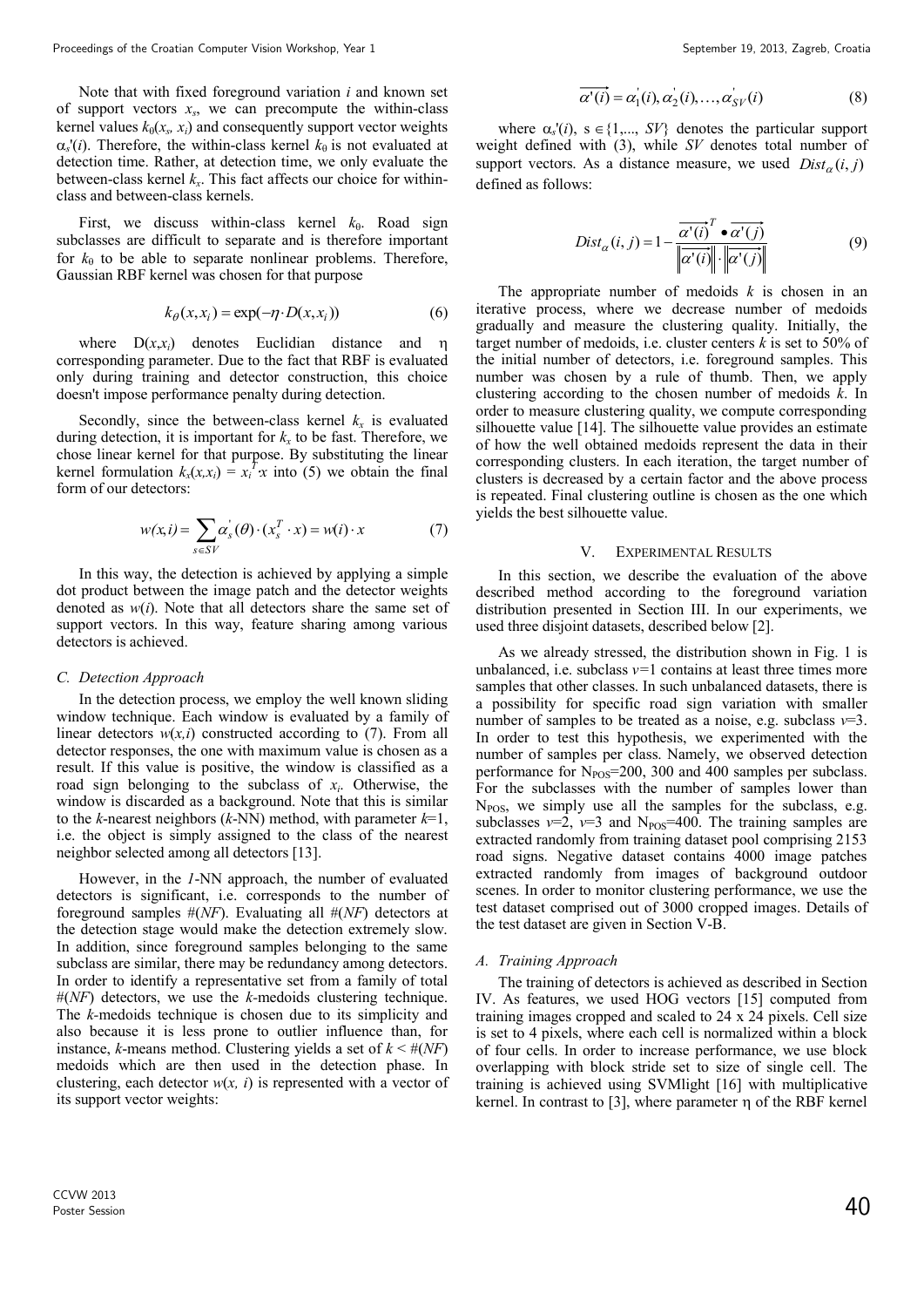

Fig. 3. Examples of a detection and classification: (a) correct classification, (b) correct classification and false positive.

(6) is set to a fixed value, we perform cross validation on training dataset in each bootstrapping round in order to obtain the best value. We compared both training approaches and the one with optimized  $\eta$  value yields a lower number of support vectors. This suggests a better mapping in the transformed feature space. More specifically, with training set comprised out of 1325 positive samples and 4000 negative samples, the training with the fixed  $\eta$  value yields a set of 857 support vectors. On the other hand, the training with the optimized decreases the number of support vectors for 10%.

The training yields a family of #(*NF*) detectors. The #(*NF*) corresponds to the number of foreground training samples which depends on the number of training samples per subclass NPOS, Table I. Due to performance reasons, we use *k*-medoids clustering in order to select a representative set of detectors from total #(*NF*) detectors. The clustering is implemented in Matlab according to the Partitioning Around Medoids method [17]. In each clustering iteration, we monitor the silhouette value and the validation results on the test dataset comprised out of cropped images. Note that this dataset is disjoint from test dataset used for detection. Interestingly, better silhouette values correspond to a smaller number false negatives obtained from validation on test data. The results of clustering are summarized in Table I. depending on the  $N_{POS}$  and  $\#(NF)$ . Resulting number of detectors *k* corresponds approximately to 30% of total training samples #(*NF*). Lower *k* values lead to poor validation results and small silhouette values.

## *B. Detection and Classification Results*

The test dataset for detection evaluation contains 1038 images in 720x576 resolution. From the total 1038 images, we selected 200 images and used them for performance evaluation. In these images, there were 214 physical road signs.

Table II. shows the detection and foreground estimation results for the three case studies. We report the detection rate D, the classification rate C, the false positive rate FP and the false positive rate per image FP/I. D is defined as a number of detected signs with respect to the total number of signs, while C and FP correspond to the number of correct classifications and false detections with respect to the total number of signs, respectively. FP/I corresponds to the number of false detections with respect to the number of images. Columns denoted with  $\Delta$ sign show differences in above metrics with respect to configuration denoted by  $N_{POS}$ =200.

We started the experiment with  $N_{POS}=200$  samples per subclass. This configuration achieves overall detection rate of 90% with false positive rate of 43%. Next,  $N_{POS}=300$  achieves 4% rise in detection rate giving total 94%, and 3% rise in classification rate, i.e. 93%. However, it is characterized with a large false positive rate of 55%. In sliding window detection, some computer vision libraries like OpenCV [18] employ false positive detection policy where an object must exhibit at least *n* detections in order to be accounted as a result. This is understandable, since sliding window technique exhibits multiple responses around single object. In this work, we didn't experiment with this property, however we believe that it would decrease false positive rate. Finally, the configuration  $N_{POS}$ =400 exhibits worse results with respect to  $N_{POS}$ =300. This supports our hypothesis that the unbalanced dataset  $N_{\text{POS}}$ =400 treats subclasses with a lower number of samples as a noise giving the lower overall detection rate.

Table III. depicts D and C rates, as well as the FP rate per specific subclass *v* for configurations  $N_{POS}$ =300 and  $N_{POS}$ =200, respectively. The subclass *v=*1 achieves better results when a larger number of samples is used. This is understandable, since this subclass comprises a large number of different road signs. Interestingly, the subclass  $v=3$  which has only 98 samples (8%) of the total samples for subclass *v=*1) achieves detection and classification rate of 100% in all case studies. Subclasses *v=*2 and *v=*4 achieve lower detection and classification rates with respect to other subclasses. Subclass *v=*2 is circle-shaped but lacks red rim in order to share features with subclass *v=*5. On the other hand, subclass  $v=4$  is rectangle-shaped and gains less benefit from feature sharing with other subclasses. Subclass  $v=5$  obtains similar results for  $N_{POS}=300$  and  $N_{POS}=200$ . FP distribution per subclass for  $N_{POS}$ =200 shows that subclass  $v=4$ exhibits the largest number of false positives, i.e. 58%. Examples of false positives classified as members of subclass  $v=4$  include building windows. On the other hand,  $N_{POS}=300$ yields a rather balanced FP distribution, where subclasses *v=*1, 4 and 5 obtain FP rate of approximately 30%. Examples of detection and classification are given in Fig. 3a and Fig. 3b. Fig. 3a illustrates an example of a correct classification, where "Speed Limit" sign is classified as a member of subclass *v=*5 (orange dotted line), while the "Children" sign is classified as a member of subclass  $v=1$  (green dotted line). Fig. 3.b illustrates correct classification, as well as two false positives. The "Priority Road" sign is correctly classified as a subclass *v=*3 (cyan dotted line). The "Weight Limit" sign was not present in training data, however, due to similarity with "Speed Limit" sign, it is classified as a member of subclass  $v=5$  (orange dotted line). The latter one indicates within-class feature sharing. The triangle-like object is incorrectly classified as a member of subclass *v=*1 (green dotted line).

#### VI. CONCLUSION

In this paper, we considered a road-sign detection technique based on a multiplicative kernel. One of the major challenges was a poorly balanced dataset, where triangular warning signs have at least three times more instances than other subclasses. Our approach is based on a premise that different sign subclasses share features which discriminate them from backgrounds. Therefore, instead of learning a dedicated detector for each subclass, we trained single classification function for all subclasses using SVM [3]. Individual detectors